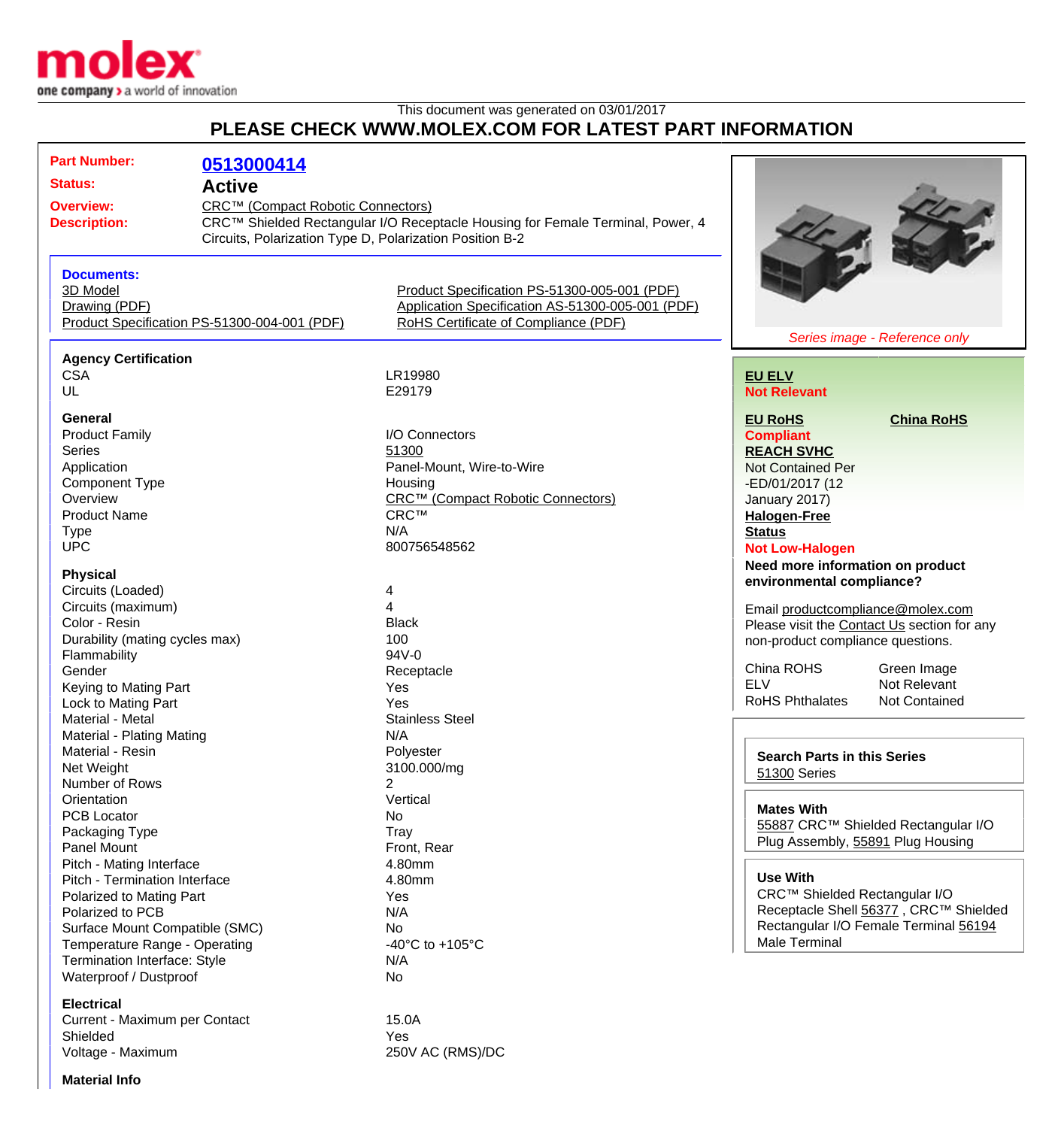**Reference - Drawing Numbers** Application Specification AS-51300-005-001<br>Product Specification AS-51300-004-001,

Product Specification <br>
Sales Drawing **PS-51300-004-001, PS-51300-005-001**<br>
SD-51300-003 SD-51300-003

## This document was generated on 03/01/2017 **PLEASE CHECK WWW.MOLEX.COM FOR LATEST PART INFORMATION**